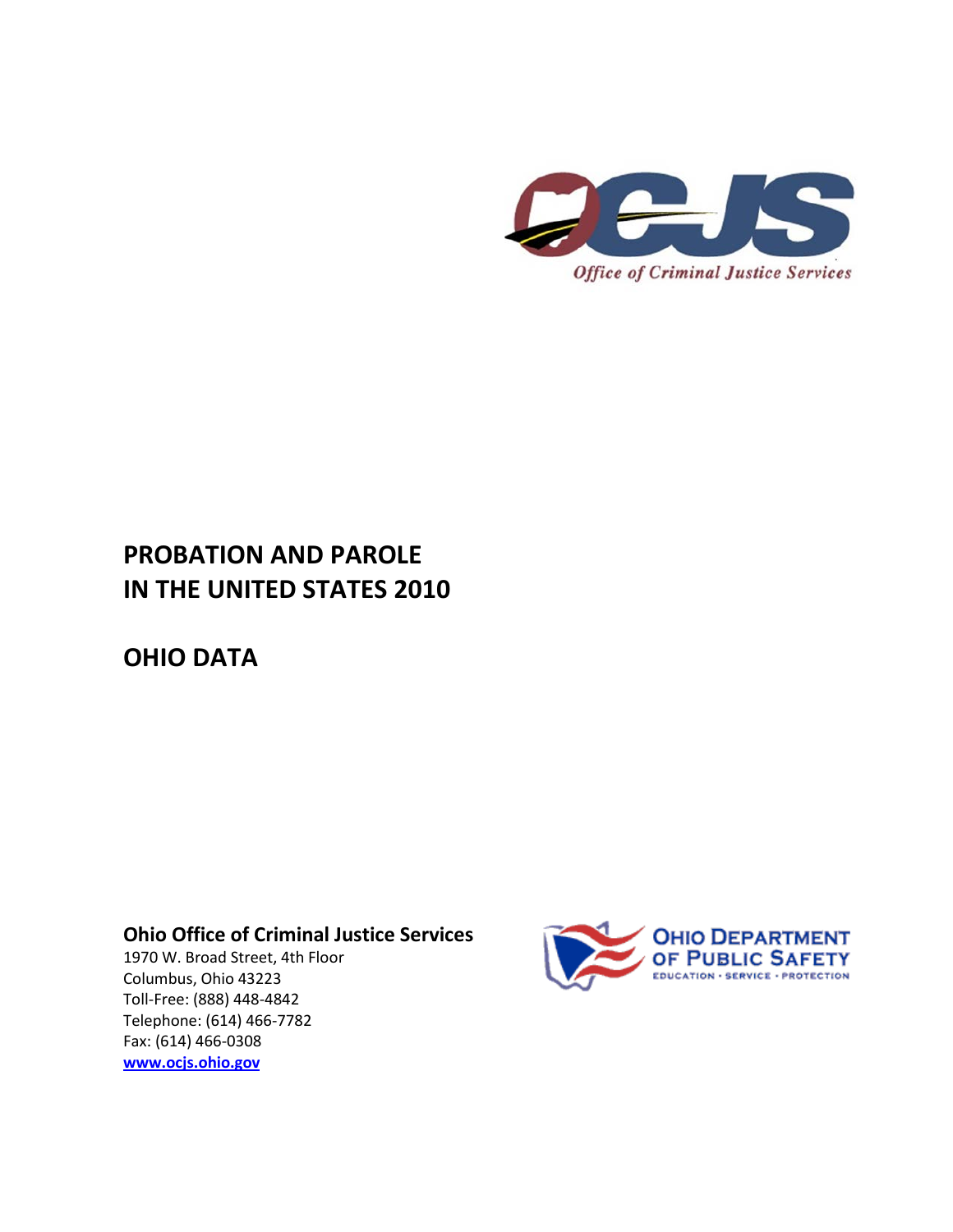## **PROBATION AND PAROLE IN THE UNITED STATES, 2010**

In December 2011 the Bureau of Justice Statistics released *Probation and Parole in the United States, 2010.* Data come from the 2010 Annual Probation Survey and the 2010 Annual Parole Survey. The surveys cover the federal system, all 50 states, and the District of Columbia.

Probation is defined here as a court-ordered period of correctional supervision in the community, generally as an alternative to incarceration. Parole is defined as a period of conditional supervised release in the community following a prison term.

The following are highlights taken from this report.

- At yearend 2010, 4,887,900 people were on community supervision. The majority, 83%, were on probation, while 17% were on parole.
- In Ohio, 263,900 were on community supervision at the end of 2010, a decrease of 2.5% from the previous year.

## **Probation statistics**

- The U.S. probation population decreased 1.7% in 2010 to 4,055,500 adults on probation.
- At yearend 2010, the probation supervision rate was 1,721 probationers per 100,000 adult U.S. residents, or 1 in 58 U.S. adult residents.
- Ohio ranked fifth in the total number on probation, with an estimated 251,779 probationers. This represents a decrease of 1.7% from January 1, 2010 to December 31, 2010.
- Ohio's probation rate of 2,841 per 100,000 adult residents was greater than the national rate of 1,721 per 100,000 adult residents.

## **Parole statistics**

- The parole population in the U.S. increased 0.3% in 2010 to 840,700 adults on parole.
- In 2010, 357 persons per 100,000 adult U.S. residents were under parole supervision, or 1 in 280 U.S. adult residents.
- Ohio ranked sixteenth in the nation, with 12,076 on parole. This represents a decrease of 17.1% from January 1, 2010 to December 31, 2010. This decrease is due in part to an Ohio Supreme Court case from October 2009, the result of which was a mandate to discharge certain post-prison persons from parole. The decrease was also partially the result of database cleaning that took place during 2010.
- Ohio's parole rate of 136 per 100,000 adult residents was less than the national average of 357 per 100,000 adult residents.

To view the statistical tables, go to the Bureau of Justice Statistics' website: [http://bjs.ojp.usdoj.gov/content/pub/pdf/ppus10.pdf.](http://bjs.ojp.usdoj.gov/content/pub/pdf/ppus10.pdf)